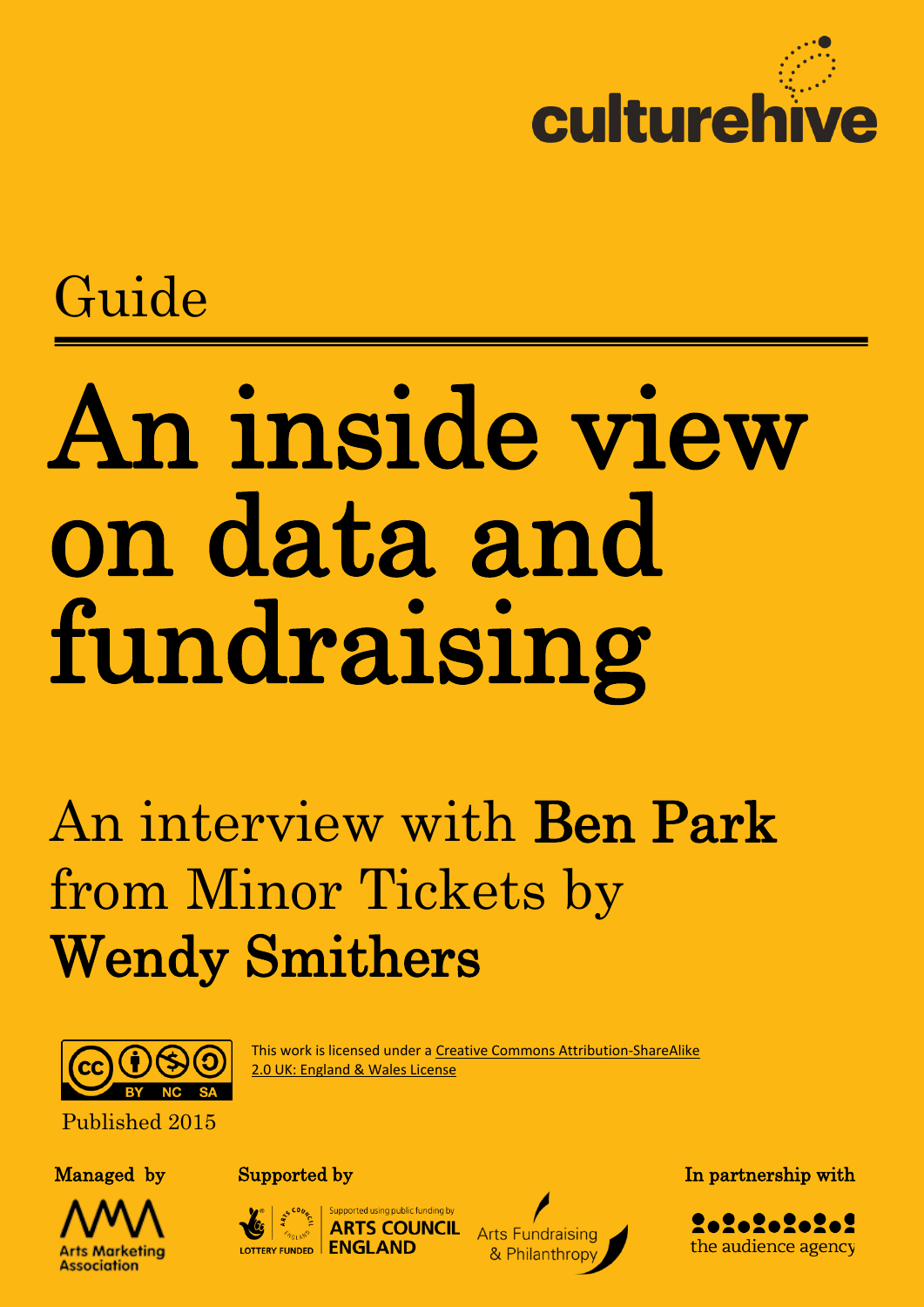### **Why should we be interested in using data in fundraising and how should we be using it?**

Most arts and cultural charities are in a much stronger position than other charities as they are collecting data anyway as ticketed organisations. This data is a massive asset and great for fundraising. Box office data alone is a good starting point for fundraising campaigns so make sure you use it. How you use it depends on how ambitious you want to be. You can start by segmenting data into three groups:

- those who give regularly (even if it is just donating £2 every time they buy a ticket) you should start here as these people want to support you;
- those who give occasionally (could you ask for more from this group?);
- those who have never given and might not ever give.

This will paint a picture of who supports you; what is the average donation and where there is potential to give more. What sort of shows or events your regular supporters attend, where they sit - the cheaper seats or the top tier - and the groups that they make up when they attend. Think about the logical next step for them; if they give regularly could they be encouraged to join your membership scheme?

#### **Do we need to take stock of where we are before we start?**

Yes - particularly in relation to Box Office staff, they need to be equipped and able to make the 'ask'. Many Box Office staff have limited sales experience and feel uncomfortable about asking for donations. This can be improved by something as simple as training and a couple of clear processes and prompts in place.

You need to ask for donations online in a simple and appropriate way. Tell them why you need money and create awareness that you need it, even if they don't give, that awareness raising is valuable. Resist the temptation to use lots of copy. Keep it short and simple.

As well as the Box Office data, getting contact lists from development, education and press teams will help you understand the organisation. Get all the lists in one place and you'll be better able to understand the total relationship individuals have with your organisation. Someone might not give much money but may give hours of their time as a volunteer in the education team and it won't look good if you're asking them for a donation without knowing this.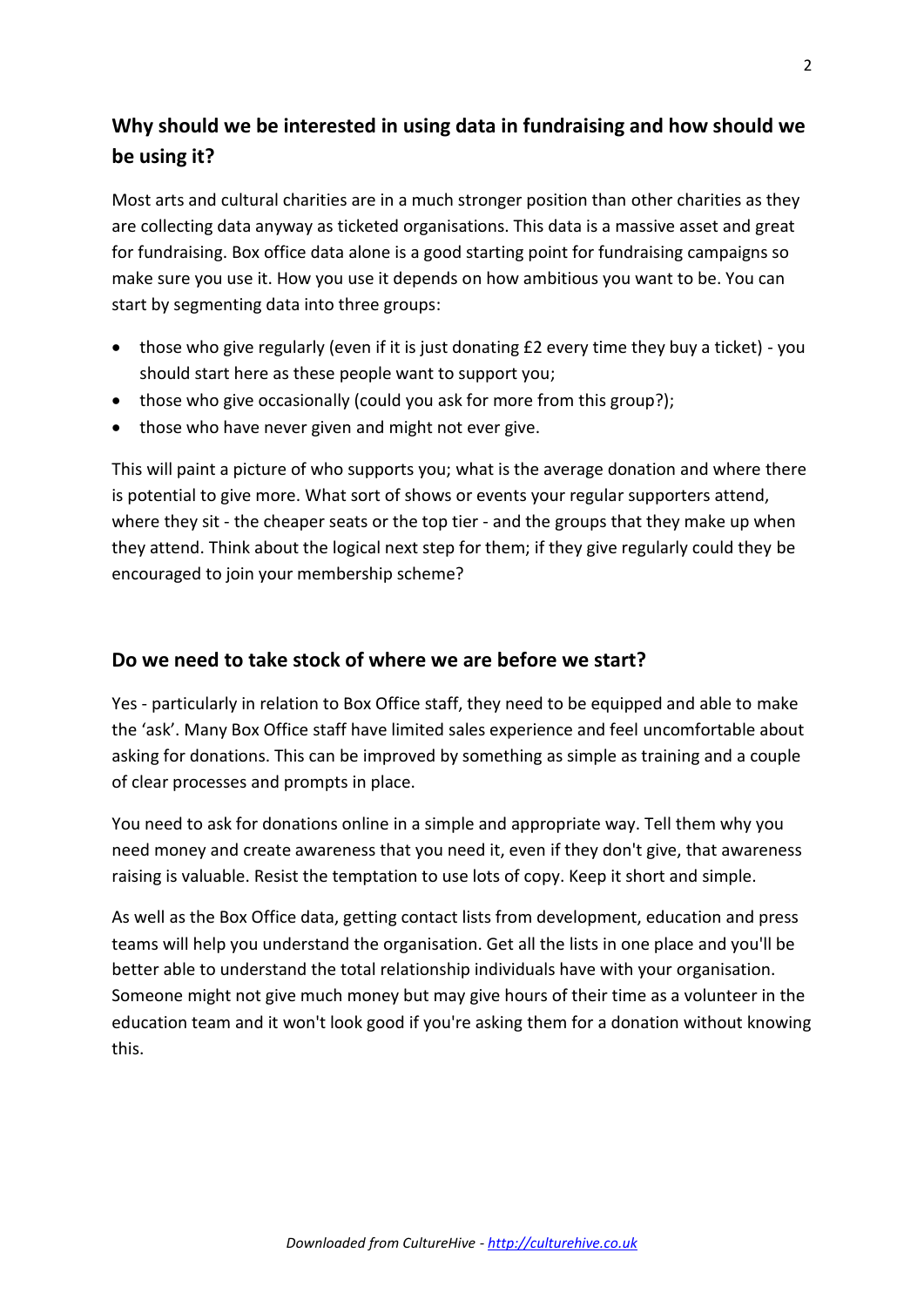#### **What is the purpose of our database and what are the essential things we need to get right when managing and using it?**

Firstly, it doesn't need to be a nightmare. Basically a fundraising database is just a fancy address book. It gives you names and contact details and the why and how of their past history with your organisation. A more sophisticated version will record pledges and donations and when they were made, the background on the donors and their relationship with the organisation. It allows everyone in your organisation to access information about them and gets vital knowledge about donors out of people's heads and ensures it is shared appropriately.

#### **How do we go about linking data on donors to data on ticket buyers if this is a new area for us? What CRM systems and/or software should we be using?**

There is technology available to help us link ticket purchases with donations information. Aligning box office systems with fundraising processes enables us to have a 360° view of each individual to better understand how, why and when people give, or might give.

Ideally you shouldn't use Excel as, in my experience, it quickly becomes tricky to manage large lists of people with notes, donation details etc. It is difficult to manage data of this kind on spreadsheets as there is no way of telling who has changed what and when. There are some good, free CRM (Customer Relationship Management) systems available. One example of which is [High-Rise.](https://highrisehq.com/) It is free at the lowest level or around \$20 a month for larger organisations. The larger CRM enterprise software systems include [Salesforce](http://www.salesforce.com/uk/) and [Microsoft](http://www.microsoft.com/en-gb/dynamics/default.aspx)  [Dynamics](http://www.microsoft.com/en-gb/dynamics/default.aspx) but it is well worth making sure that you look outside the sector as the best system for your needs may not need to be arts/culture specific. The sort of system that is right for you will depend on the amount of data you have and what you want to do with it. If you're taking lots of small donations and asking for a Gift Aid declaration, a system that automatically generates claims for you will be worth the investment.

#### **What skills, capacity and experience do we need to develop our use of data?**

Ability to use and manage databases should be included in fundraising job descriptions. An understanding of CRM isn't vital, but being able to interpret and make decisions based on the data you collect will improve fundraising campaigns. Whether you're planning a cultivation event or a piece of fundraising print, use the data to help you craft the message to prospective supporters. For example, if you know you have lots of families who attend regularly, use that to inform the messaging on your print. Think of using data to inform fundraising as a gradual process. Don't be paralysed by it and don't try and do it all in one go.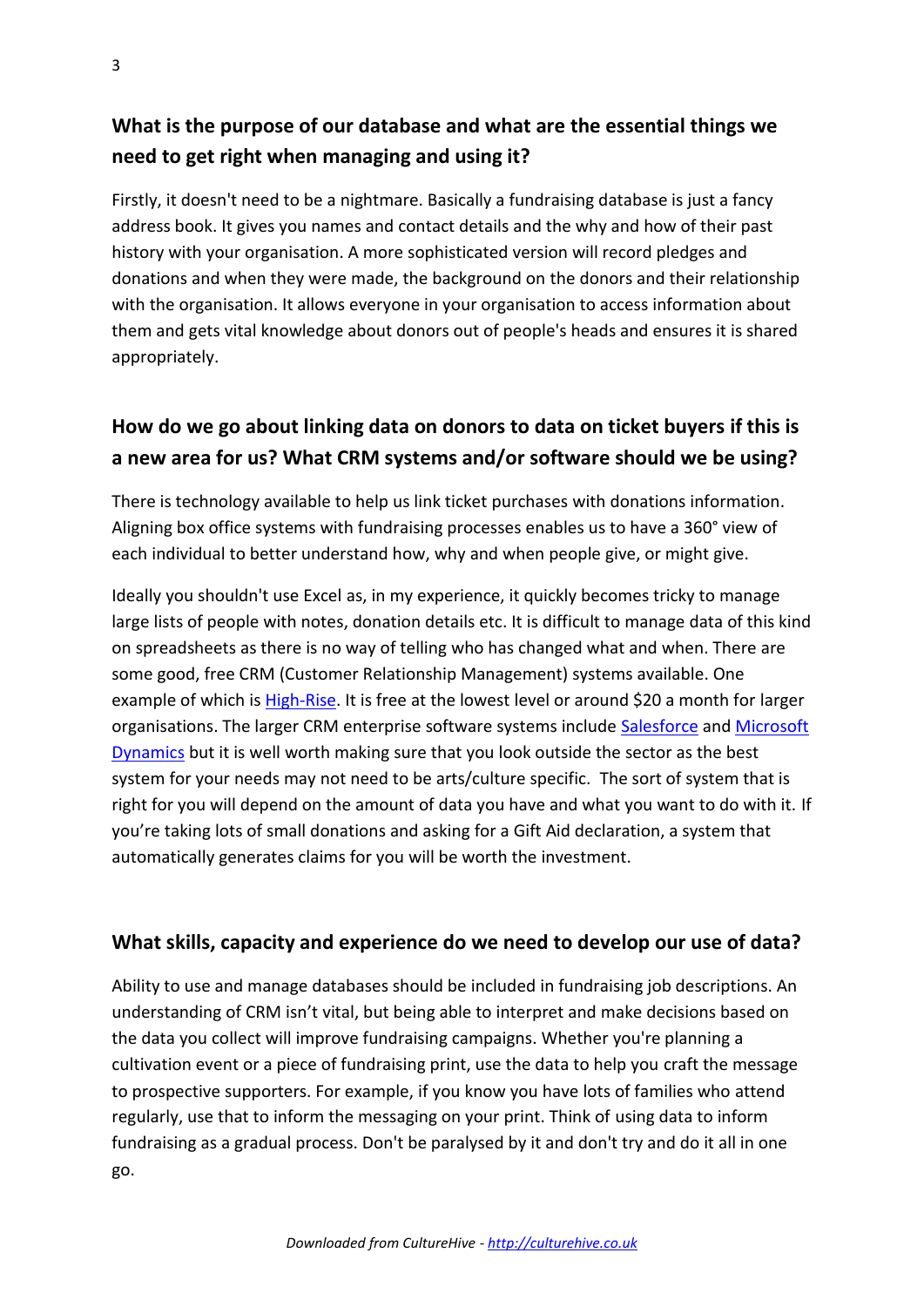#### **How can we use data to inform our planning and develop customer and/or donor insights?**

We can use quantative data as outlined above, but we can also talk to our front line staff to get some insight on what customers say about the organisation and factor that into our fundraising planning. When people donate on the phone, what makes them decide to do it? What do our customers say when we tell them about our fundraising campaigns?

Starting thinking and behaving like a retailer. Supermarkets would not put out a product or give it shelf space without first testing it and knowing that their customers wanted to buy it. It will likely only be a small tier of your customers who have influence and capacity to give in a significant way, whether it be support in terms of money or advocacy. Using the information held across the organisation will help you to find them. Let your box office team know who they are and trust them to make sure they are treated well when they visit.

### **Any advice for co-ordinating departmental efforts on use of data, eg marketing and fundraising and managing conflicts that may arise?**

Don't exist in a vacuum; you have to work together with different parts of your organisation in order to get the best results. Everyone is working to the same end, whether it is getting a donation or selling a ticket, you are all trying to get people to buy-in to your organisation and support your work.

Using entirely separate marketing and fundraising departments can lead to wastage and duplication of efforts in smaller organisations and your fundraising and general communications strategies must be aligned. If you are a larger organisation and it is still relevant to separate teams, be clear why that separation is in place and ensure communication is regular and appropriate.

Take a combined approach and speak to your customers with one voice. Your customers do not perceive you as the 'marketing department' and the 'development department' and your output should be consistent.